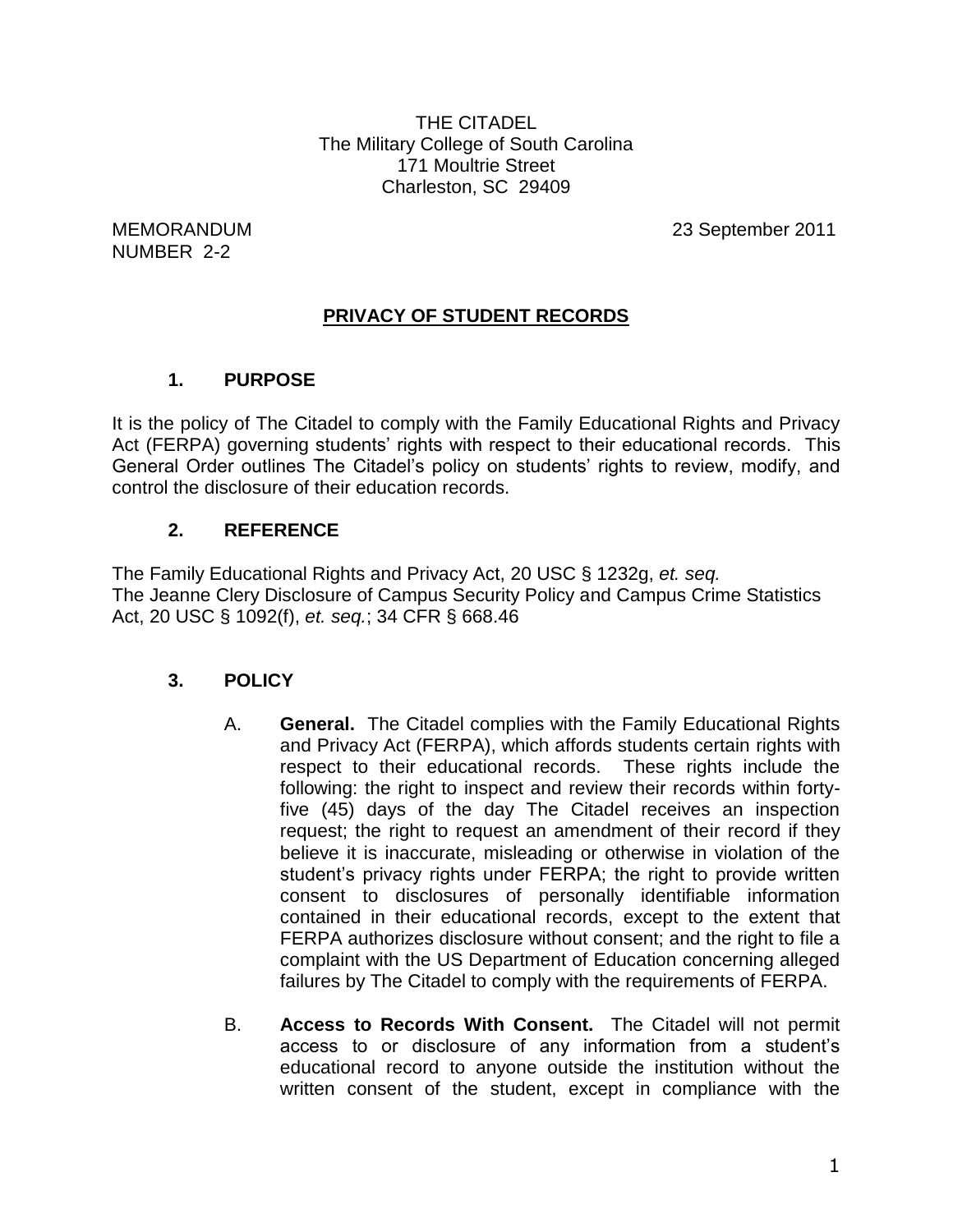provisions of federal and South Carolina state laws and regulations. Parents of a student who qualifies as a dependent, as defined in Internal Revenue Service (IRS) regulations, may receive certain information from their student's records, provided the student has not elected to withhold his or her records. Prior to obtaining information, however, the parent must first verify the tax status of their student.

The Citadel will accept student signatures authorizing consent in electronic form. A student using an electronic signature must provide The Citadel's custodian, for the record being requested, with sufficient information to identify the sender as the student and assurance that the electronic signature indicates the student's consent to the release of information.

C. **Access to Records Without Consent.** The Citadel discloses education records without a student's prior written consent to "school officials" with "legitimate educational interests." A "school official" is a person employed by The Citadel in an administrative, supervisory, academic or research, or support staff position (including law enforcement unit personnel and health staff); a person or company with whom The Citadel has contracted as its agent to provide a service instead of using Citadel employees or officials (such as an attorney, auditor, or collection agent); a person serving on the Board of Visitors; or a student serving on an official committee, such as a disciplinary board, or assisting another school official in performing his or her tasks. A school official has a "legitimate educational interest" if the official needs to review an education record in order to fulfill his or her professional responsibilities for The Citadel.

The Citadel has designated the following to be "school officials" with a "legitimate educational interest" in student records: members of The Citadel's Board of Visitors, the faculty, Company Advisors, and selected personnel in the departments or offices of the President, Provost, Deans, Registrar, Counseling Center, Academic Support Center, Public Safety, Executive Vice President for Finance, Administration and Operations, Vice President for External Affairs, Director of Athletics, and Commandant of Cadets. The Citadel, acting through the Provost, for academic records, and the Commandant of Cadets, for disciplinary records, also considers certain cadets to be school officials with a legitimate educational interest, by virtue of their cadet duty positions or workstudy/graduate assistant status. However, these students must first attend a FERPA briefing, tailored to the type access that the cadet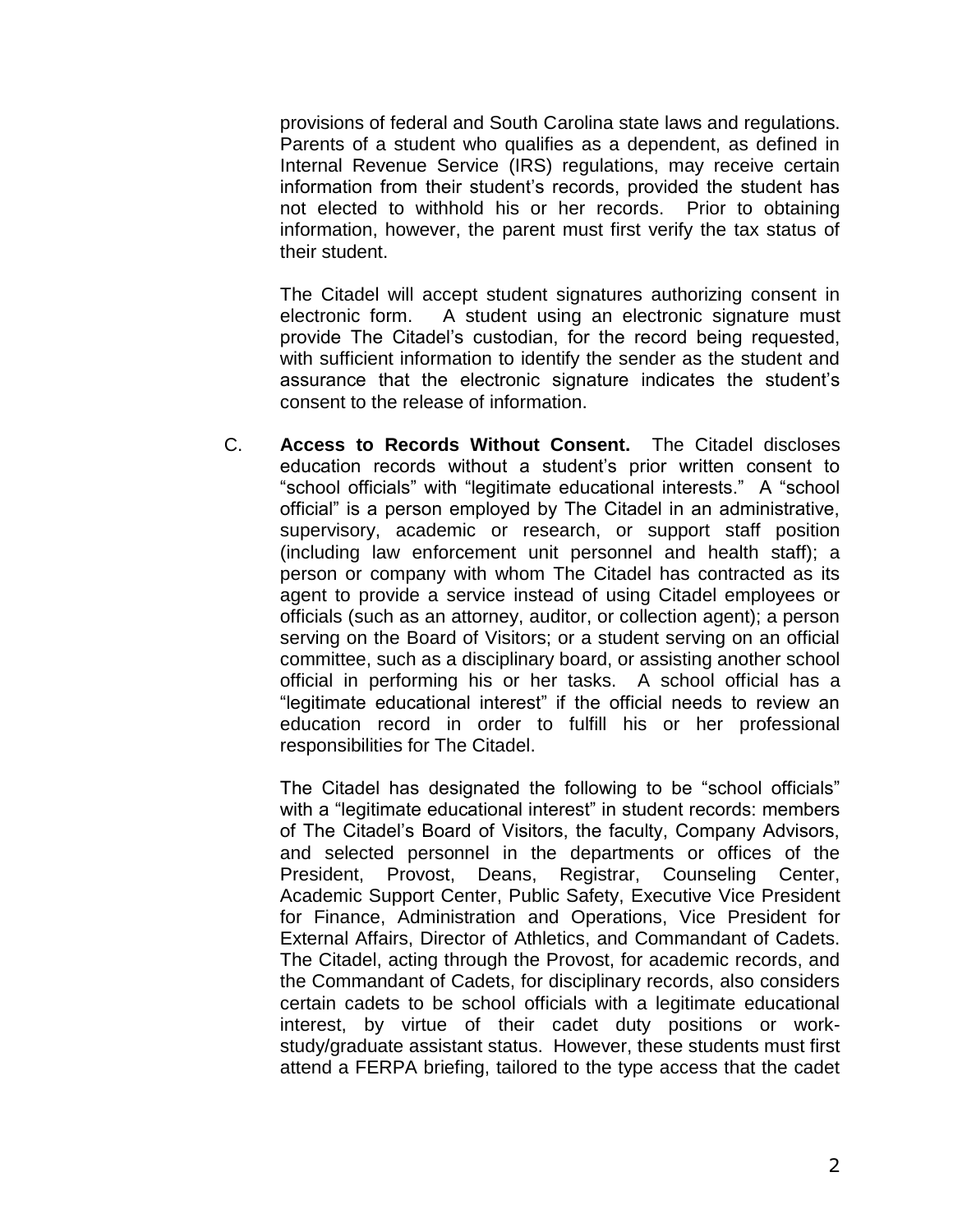or student will be granted, given by the college's Privacy Officer or his representative.

In accordance with FERPA and the Jeanne Clery Disclosure of Campus Security Policy and Campus Crime Statistics Act, The Citadel will disclose, to the alleged victim of any crime of violence or non-forcible sex offense, the results of any student disciplinary hearing or faculty/staff disciplinary hearing conducted against the alleged perpetrator of such a crime. Furthermore, The Citadel may disclose, to The Citadel community, the final results of a student disciplinary hearing if it determines that the student is an alleged perpetrator of a crime of violence or non-forcible sex offense, and with respect to the allegation made against him or her, the student has committed a violation of Citadel rules or policies.

The Citadel may also disclose, to the parent of any student under the age of 21, any violation by the student of Citadel policy or local, state or federal law concerning the use of alcohol or drugs. The decision on whether or not to notify the parent will belong to the Commandant of Cadets.

- D. **Directory Information.** The Citadel has designated the following items as "Directory Information." Citadel officials may disclose these items without prior written consent, unless the student has submitted a written request to the Office of the Registrar not to release directory information pertaining to him or her. Students must submit a written request each year, within the first two weeks of the Academic year:
	- 1) Student's name
	- 2) E-mail address
	- 3) Local and permanent addresses, telephone numbers
	- 4) Date and place of birth
	- 5) Class schedule and class absence status
	- 6) ROTC affiliation
	- 7) Cadet rank and cadet organization
	- 8) Semesters of attendance
	- 9) Anticipated date of graduation, enrollment status (full or parttime), date of admission, date of graduation
	- 10) Citizenship and residency
	- 11) Major and minor fields of study
	- 12) Photograph
	- 13) Whether or not the student is currently enrolled, classification (freshman, etc.), and his/her duty status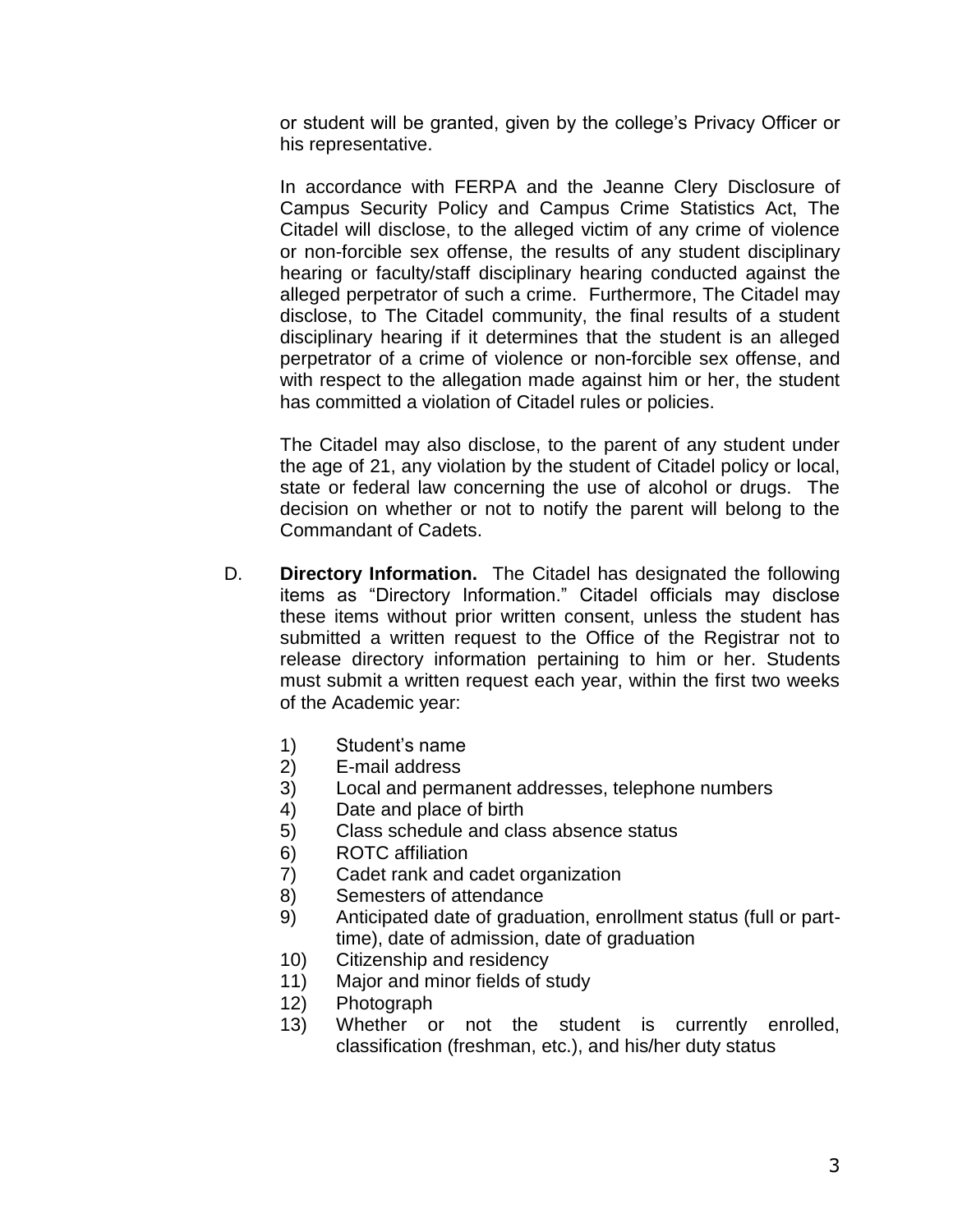- 14) Type of degree being pursued, degrees, honors and awards received (including Dean's List and Gold Star status, scholarships, and fellowships)
- 15) Weight and height of members of athletic teams and whether the student has participated in officially recognized activities and sports sponsored by The Citadel.
- E. **Student Access to Personal Records.** The Citadel reserves the right to deny a student the right to inspect the following records: Parents' financial records, confidential letters of recommendation requested by the student for which the student has waived access (students may request the names of those who have submitted confidential recommendations), and documents revealing nondirectory information about other students (such as class rolls).
- F. **Physical and Mental Health Information.** The Citadel is required by federal and South Carolina State laws and regulations to protect the privacy of the Protected Health Information (PHI) of students and their medical treatment records. PHI includes information that identifies the student and relates to a student's past, present, or future physical or mental health information. The Citadel will not release information related to the medical treatment or condition of a student to a third party without the written consent of the student.
- G. **Procedures for Inspection, Amendment, and Complaint.**  Students at The Citadel must adhere to the following procedures to exercise their rights under FERPA:
	- 1) The student should submit a written request to the Registrar, dean, head of the academic department, or other appropriate official who is the custodian of the record that they wish to review and inspect. The Citadel official will make arrangements for access within 45 days after receiving the request and notify the student of the time and place the records may be inspected. If the official, to whom the request is submitted, does not maintain the records, that official shall advise the student of the person to whom the request should be addressed.
	- 2) Students may ask The Citadel to amend a record that they believe is inaccurate or misleading. They should write to The Citadel custodian for the record, clearly identify the part of the record they want changed, and specify why it should be changed. If the official decides not to amend the record as requested by the student, the official will notify the student of the decision and the student's right to a hearing regarding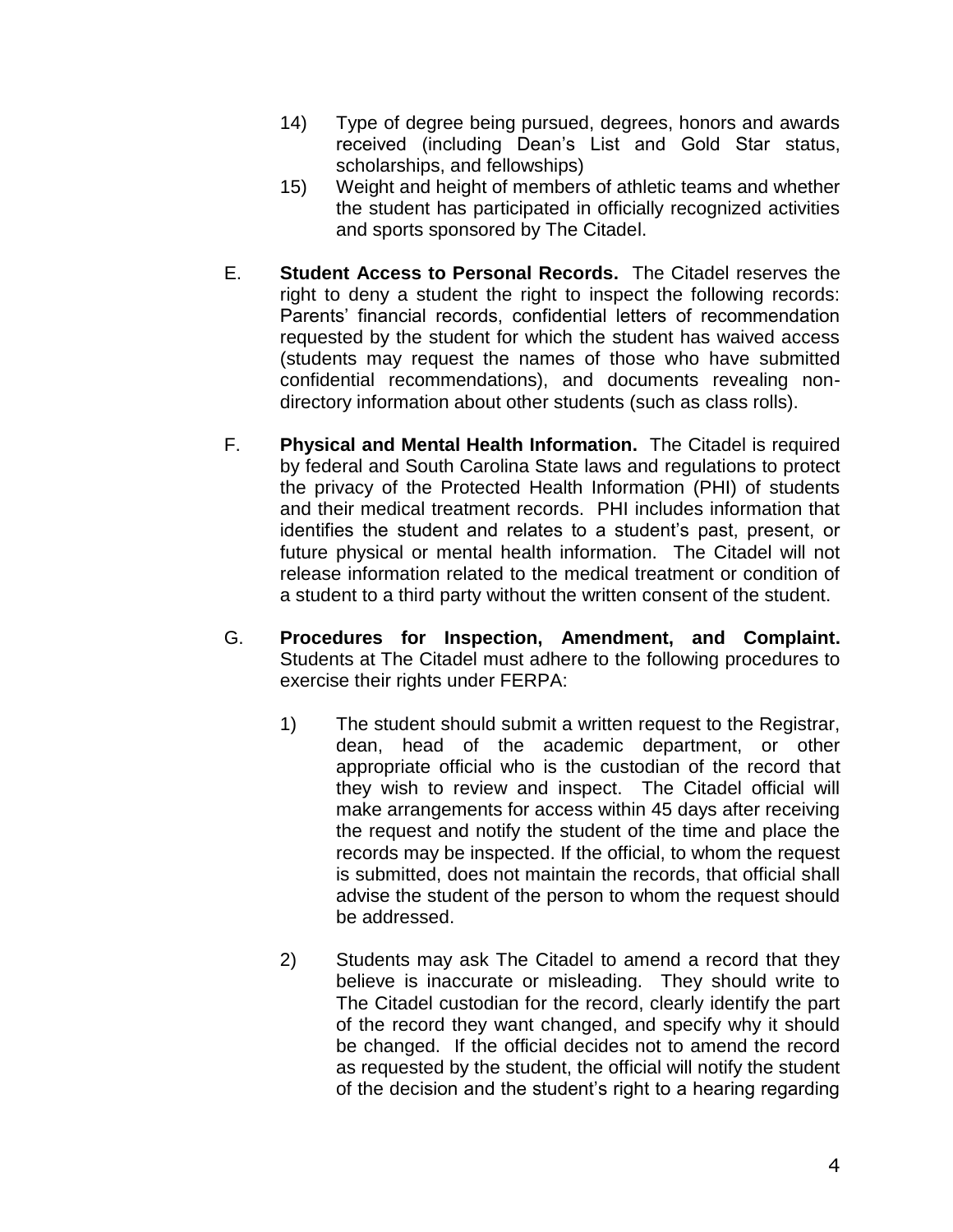the request for amendment. The student will receive additional information on this process when he or she is notified of the right to a hearing.

3) Students may file a complaint with the US Department of Education concerning alleged failures by The Citadel to comply with FERPA. The name and address of the office that administers FERPA is:

> Family Policy Compliance Office US Department of Education 600 Independence Avenue, SW Washington, DC 20202-4605

H. **Contact Information.** Anyone who has questions concerning this policy or The Citadel's procedures concerning the release of educational information under FERPA or South Carolina State laws and regulations should contact The Citadel's Privacy Officer. Students who have complaints concerning their privacy rights are also encouraged to visit or contact The Citadel's Privacy Officer. The Privacy Officer may be reached by e-mail as follows: [privacy.officer@citadel.edu](mailto:privacy.officer@citadel.edu) or by phone at (843) 953-5252.

# **4. COMPLIANCE**

Non compliance with this policy may result in disciplinary action.

## **5. NOTES**

## **A. Dates of official enactment and amendments:**

Approved by the President on 12 September 2008 Revision approved by Director of Citadel Staff on 23 September 2011

#### **B. Responsible Department:**

Office of the President

## **C. Responsible Official:**

Privacy Officer

## **D. Cross References**

None